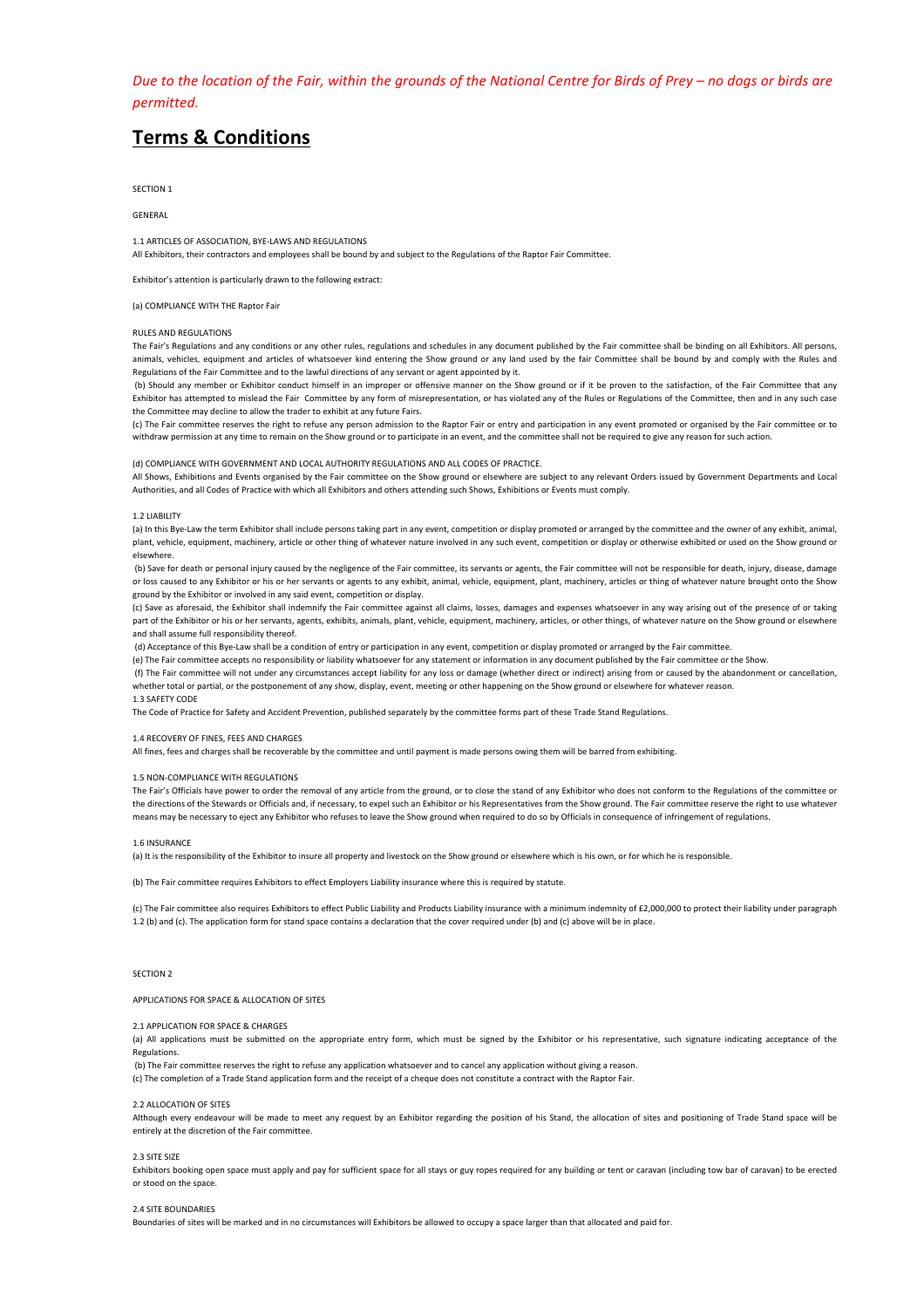# 2.5 GROUND CONDITIONS

The committee will not be held responsible for damage caused to sites during the pre-show period, and will not undertake to make good such damage

# 2.6 SUBLETTING

No Exhibitor shall sublet any portion of the space allotted to him, or move to any site other than that allocated.

# 2.7 SALES TECHNIQUES

Exhibitors staff must confine their sales activities to the area of their stand and must not use the avenues, open areas or car parks to solicit business.

#### 2.8 WITHDRAWAL OR CANCELLATION OF SPACE RESERVED.

Where an Exhibitor withdraws from the Show or cancels the space reserved for any reason, all fees paid shall be forfeited, whether the site is re-let by the Raptor Fair or not.

### 2.9 APPLICATION FORMS

Any additional notes or regulations printed on application forms, shall form part of these regulations.

### SECTION 3

TICKETS, PASSES AND ACCESS TO THE SHOW GROUND

# 3.1 EXHIBITOR BADGES

Two-day Exhibitor Badges will be issued for the sole use of the Exhibitor, or his Show Staff, as per the Trade Stands Application Form. These badges are not transferable or for resale. Refunds will not be given on unused Exhibitor Badges. Exhibitors requiring Badges above their allocation may purchase 2-Day or Single Day Exhibitor Badges at the Trade Exhibitors' Rates published on the Trade Stand Application.

# 3.2 CAR PARKS

Trade Stand exhibitors can use the normal Show Car parks at the Raptor Fair, which are free of charge.

# 3.3 PRE-SHOW/POST-SHOW PASSES

These are required to gain admission to the Show ground by the Exhibitor or their appointed contractor for the purpose of erecting stands prior to the Show and dismantling stands after the Show. One Pass is allocated per stand. An additional pass maybe ordered (Free of Charge) when completing the Trade Stand Application Form.

These passes give the Gate Number through which Exhibitors or Contractors vehicles should enter the Trade Stand Area. Passes should be visible at all times. Vehicles parked without passes will clamped and subjected to a £50.00 release fee.

Note: - Vehicle Passes may also be used for Pre-Show entry to the Show ground in addition to Show days.

# 3.4 VEHICLE PASSES FOR LISE ON SHOW DAYS

Stock Vehicle / Caravan Passes give access to the Show ground for caravans parking behind trade stands and for vehicles forming part of a stand (car, trailer etc.) that need to be brought in on a daily basis on Show days.

Allocation is one per stand as per the Trade Stand application form.

These must be applied for when booking stand space. The Trade Stand Office will confirm whether there will be sufficient space behind the site booked to accommodate these vehicles. Without these passes, a £40 fee will be required at the Entry Gate on each day of the Show. Restocking Vehicle Passes give access to the Show ground on Show days. Vehicles can enter the Show ground up until 8.00am and after 6.00pm. A £20 cash deposit is payable at the Entry Gate which is refunded upon exit before 10.00am. This system is in place to ensure the Show ground is not littered with vehicles during the time the Show is open to the public. 1 available per Stand (free of charge), which must be ordered when booking stand space. Vehicles still on the Show ground after 10am will have to pay £40.

The Fair committee reserves the right to remove any vehicles contravening these regulations and accepts no responsibility for any damage caused.

#### 3.5 ACCESS TO SHOW GROUND IN FVENINGS

Exhibitor's vehicles with the appropriate pass will be allowed onto the Show ground after 6.00pm on each day and all occupants must possess the relevant badge.3.6 EXHIBITORS STAFF, CONTRACTORS, CATERERS (ETC) BADGES & VEHICLE PASSES

Exhibitors are responsible for obtaining tickets and vehicle passes etc. for their staff, contractors, caterers, cleaners, and any demonstrators on their stand.

Any tickets and passes purchased by the Exhibitor's personnel direct will be charged to the purchaser at the normal public prices. It is regretted that refunds cannot be made.

#### 3.7 CONDITIONS OF SALE

Tickets and passes cannot be supplied on a 'Sale or Return' basis.

#### 3.8 REFUNDS

Exhibitors, their staff or representatives arriving at the Car Parks or Entrances without tickets must pay public prices to gain admission and obtain a Receipt from the Gate Supervisor. The Receipt and unused Ticket stub(s) should be brought to the Trade Stands Office during the Show to enable the refund to be processed. Refunds will not be processed until after the Show.

#### 3.9 EXHIBITOR CARAVANS

A limited number of sites are available and these will be allocated on a 'first come - first served' basis. A site fee is charged for these sites, Further details and application forms available on request. 

# SECTION 4

# NATURE OF EXHIBITS

### 4.1 LIMITATIONS OF EXHIBITS

Exhibitors are permitted to trade only in goods and/or services as described on their accepted application Form. The Raptor Fair Officials have power to remove from the Show ground any Exhibitor whose articles and/or Trade are not in accordance with the description given on the Application Form, or any Vendor of unsuitable articles or any itinerant vendor who may have gained admission to the Show ground. The definition of what constitutes unsuitable articles shall rest entirely with the Fair committee whose decision on this matter is final and binding. Sales by auction are not permitted.

# 4.2 NUISANCE

Exhibitors may not use any loudspeaker apparatus, engines, generators, or other equipment, participate in any activity or practice, or sell, display or offer for sale any toxic, noxious or offensive substance, article or thing, so as to cause nuisance, annoyance or distress to other Exhibitors or to the public. The use of generating equipment for the supply of electricity by Exhibitors on the Show ground is not permitted. The Fair committee's decision on such matters shall be final and binding on all Exhibitors.

### 4.3 OFFENSIVE PRODUCTS

The sale of Stink Bombs, BB Guns, Catapults, Silly String, Snap Guns and any other items likely to offend persons visiting the Show is strictly forbidden.

The Fair committee's decision on such matters shall be final and binding on all Exhibitors. 4.4 COLLECTIONS AND APPEALS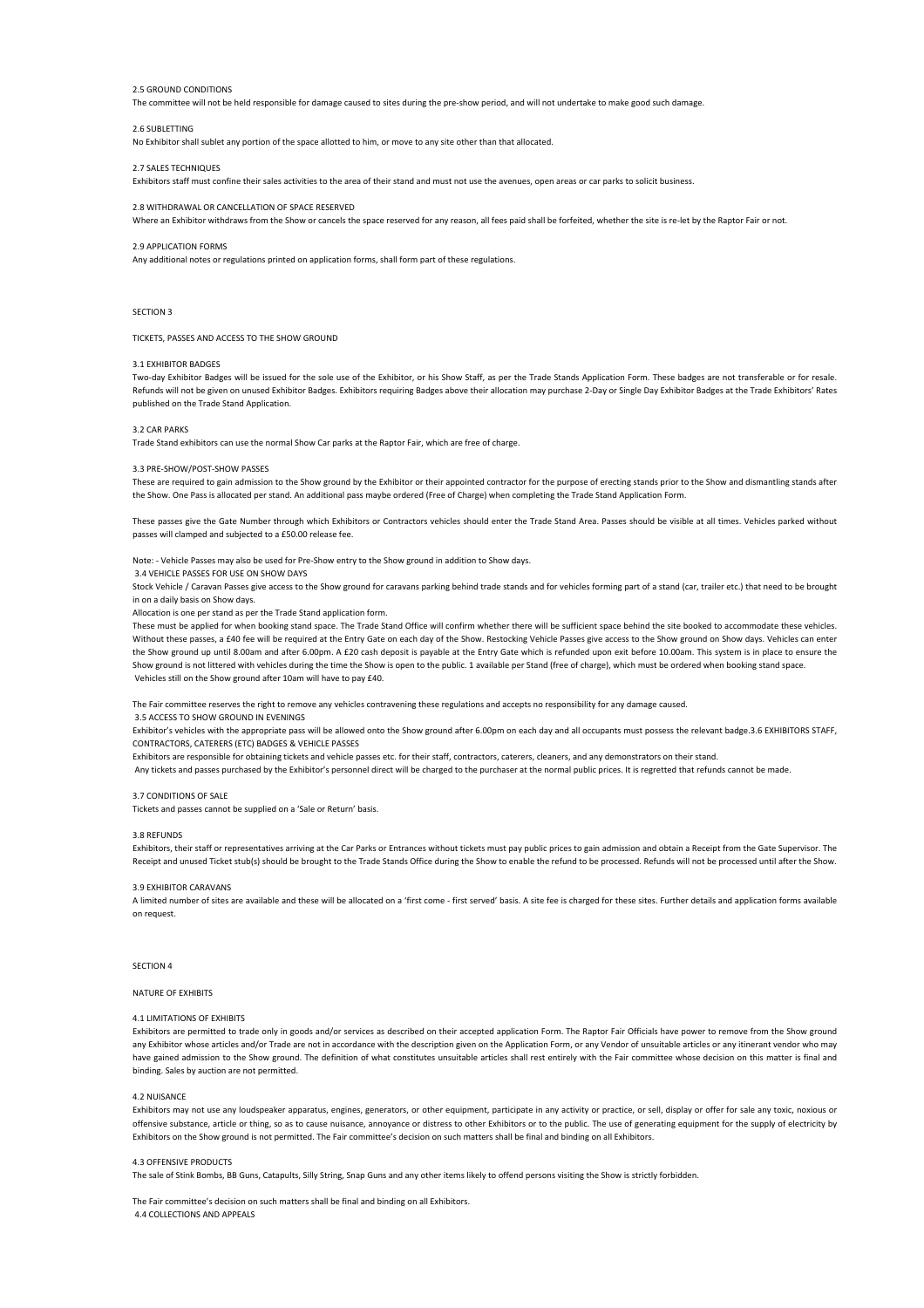Charitable or other institutions wishing to make appeals for contributing to their funds must first obtain permission in writing from the Raptor Fair. If permission is granted, collections must not be made outside the limits of the allocated stand.

4.5 FOOD, SWEETS AND DRINKS (Alcoholic and Non Alcoholic) 

Exhibitors shall not offer for direct sale any food, confectionery, foodstuffs, or drink unless with the express permission of the Raptor Fair. Small samples may be given away free of charge for promotional purposes.

The supply of Alcohol and late night refreshment is now governed by the Licensing Act 2003 and must be adhered to. Any trader wishing to supply alcohol must apply to the Fair committee who is also the Designated Premises Supervisor for permission to supply alcohol under the Premises Licence for the Show ground. There will be a charge for this permission. Any trader supplying alcohol without permission will be requested to leave the Show ground.

 4.6 CIGARETTES AND TOBACCO

Exhibitors shall not offer for direct sale any cigarettes, tobacco or cigars,

4.7 VETERINARY PRODUCTS, MEDICINES, ETC 

Exhibitors are reminded that the Medicines Act 1968 and the Poisons Act 1972 apply to the display and sale of veterinary products, medicines etc. All displays and sales must comply with the provision of these Acts, and any other relevant Acts, and the Rules and Regulations of the Pharmaceutical Society of Great Britain.

 4.8 PERFORMING RIGHTS SOCIETY 

Any Exhibitor wishing to play music on their Stand must liaise with the Performing Rights Society for advice, Tel: 01733) 312712. They must also get written permission from the Fair committee prior to the Show.

(See Regulation 7.14). 

SECTION<sub>5</sub>

#### MACHINERY AND MECHANICAL EXHIBITS

5.1 IDENTIFICATION OF EXHIBITS

Exhibitors are requested wherever practicable to affix their own transfers or stickers to all items on display to assist identification.

#### $5.2$  SOLID FUEL

Only smokeless fuel will be permitted during the times the Fair is open to the public.

 5.3 PETROLEUM SPIRIT 

Whilst the committee reserves to itself the right of excluding any petroleum or spirit deemed unsafe, it in no way relieves the Exhibitor from responsibility in the event of accident or fire. Exhibitors must conform to the Regulations of the Local Authority & any statutory regulations in all that relates to the transport of petroleum and precautions to be taken against fire. 5.4 SCAFFOLDING FTC

All portable scaffolding or similar structures must be secured by stay wires firmly anchored to the ground. Any stay wires must be marked to make them clearly visible. Scaffolding must be checked by a competent person prior to use.

5.5 TRACKED VEHICLES

Vehicles on tracks or spud-wheels will not be allowed to move about the Show ground but must be brought on trailers or other pneumatic-tyred vehicles and unloaded direct onto the Exhibitors Stand. 

5.6 VEHICLE EXHIBITS

Exhibitors are not allowed to demonstrate or exhibit vehicles in the avenues during the Fair.

 5.7 PAVILIONS 

Exhibitors are not allowed to park any vehicle within Pavilions at any time. Any Stand in Pavilions may not be constructed using a vehicle as part of the display unless permission in writing is obtained from the Raptor Fair prior to the Show. Beware of underground power lines.

5.9 MACHINERY BLANT & EQUIPMENT

1. Sharp points, spikes and sharp edges must be protected to prevent accidents.

2. Adequate support must be given to prevent moving or tipping up.

3. Cutter bars, knives or other cutters must have blades removed or approved guards in position.

4. Belts, gearing and other moving parts must be guarded to statutory regulations.

5. Hydraulics must be immobilised (see also section on hydraulics).

 5.10 HYDRAULICS 

Any equipment operated by hydraulics i.e. trailers, tractor buckets, forklifts, beams, chutes, conveyors, etc. if demonstrated in an extended position, must be suitably propped with steel props and at separate stages if in multi-stage rams.

#### 5.11 TOWER CRANES & HOISTS

If propping is impossible, the area over which the crane is exhibited must be protected in case of collapse. Remember propping can be dangerous in high windy conditions and special watch must be kept for overhead power lines. All such equipment must be under the supervision of an authorised qualified operator.

5.12 HIGH LIFT VEHICLES

Although it may be necessary to demonstrate these to notential customers they must not be used for joy riding and under no circumstances are children to be allowed to ride on them. BEWARE OF OVERHEAD POWER LINES.

#### SECTION 6

**EXHIBITION OF LIVESTOCK ON STANDS** 

#### 6.1 PRIOR APPROVAL

Exhibitors wishing to include livestock on their Stands must first obtain the Raptor Fair's Committee approval in writing.

 6.2 LICENCES ETC 

If livestock of any description are to form any part of any exhibit, it is the responsibility of the Exhibitor to obtain any necessary paperwork from Animal Health i.e.: Article 10's or and to comply with any regulations which may be in force at the time of departure to or during the Show. It is an offence for an Exhibitor to bring livestock to the Show when restrictions are in force.

### SECTION<sub>7</sub>

ADMISSION AND REMOVAL OF EXHIBITS, ERECTION AND DISMANTLING OF STANDS

#### 7.1 DELIVERY TO SHOW GROUND

Delivery vehicles arriving at the Show ground during Show days are not permitted to drive onto the Show ground. Entry Gate Staff will advise drivers to deliver goods to a secure area near Gate 3. Goods will then be delivered to Trade Stands by Show ground Staff as soon as is convenient. Please notify the Trade Stands Office if you are expecting a delivery on Show days. 

#### 7.2 ACCESS TO SITE

Exhibitors with open space may commence work on their stand from the Tuesday of Show week, or earlier by arrangement with the committee. Pavilions, marquees and covered shopping areas will not be available to Exhibitors until the Thursday of Show week.

#### 7.3 MOBILE UNITS

Exhibitors using large mobile units should arrange to have these in position several days before the Show. This is especially important when it is necessary to encroach on adjoining stand space to manoeuvre the unit into position.

#### **7.4 TEMPORARY BUILDINGS**

Exhibitors intending to erect temporary buildings must inform the Fair committee and comply with Planning and Bye-Law Regulations. These buildings should not be sited closer than two metres from the front line of the Trade Stand so as not to obscure the public's view of adjacent Trade Stands. Should this not be possible, Exhibitors are requested to contact the Trade Stand to discuss the problems involved.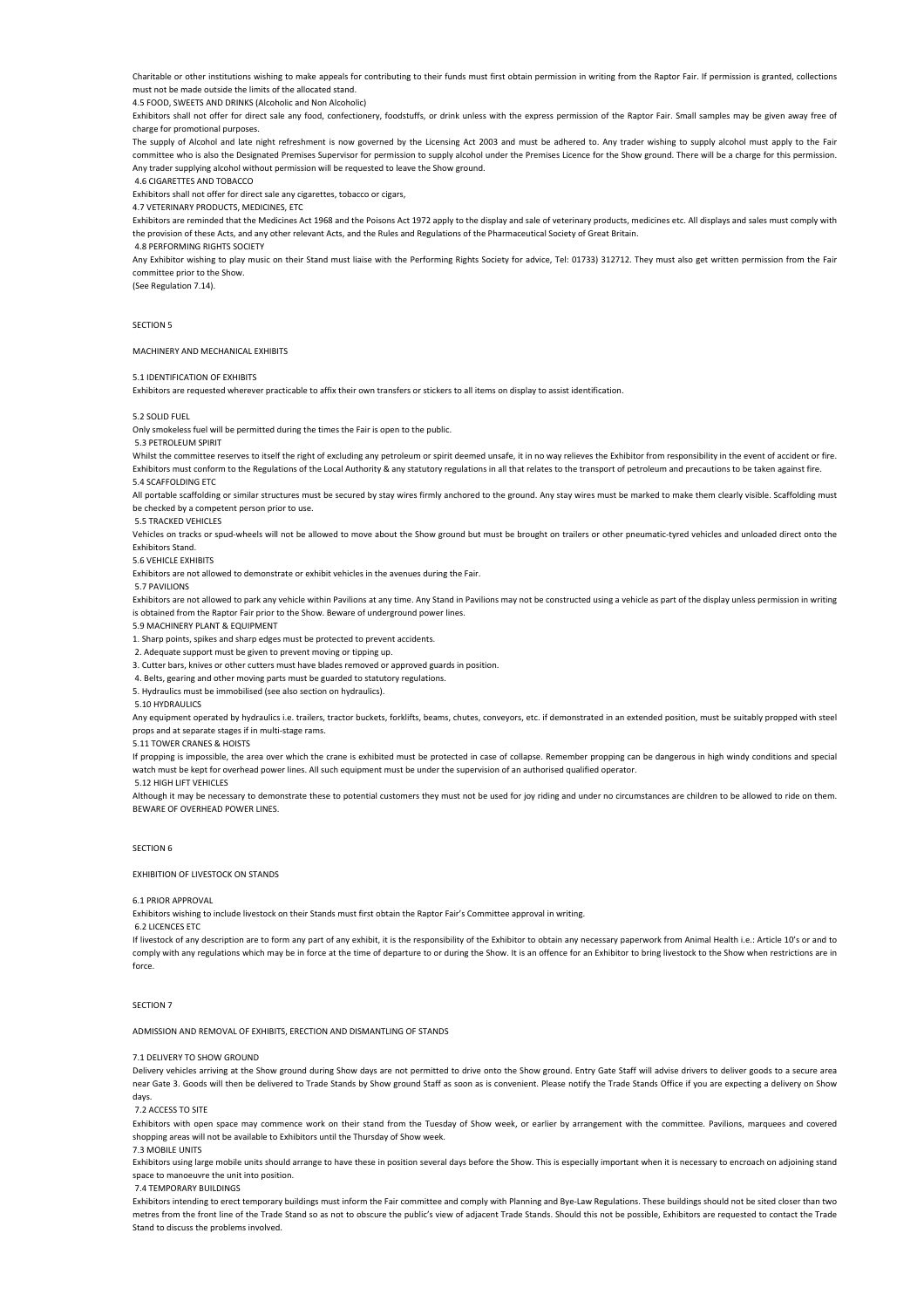# 7.5 TENTS, MARQUEES, FLAGPOLES, ETC

Exhibitors intending to erect tents, marquees and other structures are requested to check the proposed siting with the Raptor Fair's Health & Safety Advisor before commencing erection to establish the location of any underground or over-head power lines.

#### 7.6 STAND MARKERS

All Stands and/or sites allotted to Exhibitors will be clearly numbered on the front left corner peg by the Raptor Fair. Stand number plates must not be removed, disturbed or obscured 7.7 SIGN BOARDS 

#### All Exhibitors must provide a clear sign bearing the name of the firm or organisation. Trade Stand signs must not be erected in such a way that they overshadow a neighbouring stand.

 7.8 SIGNS ON PAVILIONS Signs must be fixed so that no damage is caused to the pavilion. Under no circumstances must pails be driven through the canvas.

7.9 OBSTRUCTION OF SIGNS 

Exhibits must be so placed that they do not obscure the name signs of adjacent stands.

# 7.10 OVERHEAD WIRES, ETC

FLAGPOLES AND OTHER STRUCTURES MUST BE FRECTED NOT LESS THAN 5M FROM ANY ELECTRICITY OR TELEGRAPH POLE AND AT LEAST 5M CLEAR FROM ANY ELECTRICITY OR **TELEPHONE WIRES** 

#### 7.11 ADVERTISEMENTS

No Exhibitor or other person shall be allowed to affix any placard or advertisement to any part of the Raptor Fair's plant or premises unless permission to do so has been obtained in writing from the Fair committee nor will any person be allowed to distribute handbills or display advertisement except on his own stand. Adhesive labels may not be distributed as sales promotion material.

#### 7.12 KITES AND BALLOONS

Exhibitors are not permitted to fly kites or balloons (tethered or otherwise) without the express permission in writing of the Fair committee. Such permission will only be given on a limited basis, and will also be subject to any overhead cables in the immediate vicinity or other safety considerations in connection with the Exhibitors stand space.

Following this, Exhibitors must obtain the required Civil Aviation Authority Certificate and the Local Authority Planning Permission.

THE DISTRIBUTION, OR SALE, OF TOY BALLOONS, INFLATED OR OTHERWISE, FOR ANY PURPOSE WHATSOEVER IS NOT PERMITTED. NEITHER MAY EXHIBITORS ORGANISE BALLOON RACES.

# 7.13 AIRCRAFT

No Exhibitor will be permitted to advertise by means of Aircraft loudspeakers.

# 7.14 AUDIO EQUIPMENT

No Exhibitor shall be permitted to use Audio Fquipment including Disco Music as a Sales Aid or Attraction without written permission from the Chief Executive Officer. Subject to such written permission the volume of sound equipment must be controlled so as to avoid annoyance to other Exhibitors or to the public. The Raptor Fair's Chief Executive Officer's decision shall be final as to the acceptable level of noise emitted. Should the volume be increased following the decision on an acceptable level, the Chief Executive Officer is empowered to ban the use of said equipment for the remainder of the Show or the removal of the Exhibitor and Stand from the Show ground.

#### 7.15 PAINTING AND VARNISHING

Any paint or varnish used must be dry by 8.00 am on the first day of the Show.

7.16 DAMAGE TO PAVILIONS, STRUCTURES, TENTS OR MARQUEES

An Exhibitor damaging the pavilions, tents or marquees, provided by the Raptor Fair, or canvas thereto in any way will incur a penalty of £250, plus the net cost of the repair of the damage. Raptor Fair Officials shall have the power to remove the exhibit from the Show ground.

 7.17 EXCAVATIONS 

Any necessary excavations must be approved by the Fair committee before digging commences.

7.18 CLOSURE OF STANDS 

Exhibitors or their Contractors may not close or dismantle any part of their stands before 5.30 pm on the last day of the Show. Vehicles for the removal of stands will not be allowed to enter the Show ground under any circumstances until 5.30 pm on the last evening, or such later time as circumstances may require VEHICLES ALREADY ON STANDS OR FORMING PART OF STANDS MUST NOT MOVE OFF THE STAND SPACE UNTIL AFTER 6.00 PM ON THE LAST EVENING OF THE SHOW.

# 7.19 CLEARANCE OF STANDS

STANDS AND ALL EXHIBITS ON OPEN GROUND, MUST BE CLEARED FROM THE SHOW GROUND BY 5PM ON THE MONDAY FOLLOWING THE SHOW, BY WHICH TIME THE SITE OF THE STAND MUST ALSO BE CLEARED OF ALL MATERIALS, RUBBISH FTC. THE RAPTOR FAIR COMMITTEE RESERVES THE RIGHT TO CHARGE ON ANY COSTS INCURRED IN REMOVING SUCH RUBBISH OR MATERIALS. 

#### 7.20 EXHIBITS IN Raptor Fair's MARQUEES

Exhibits in marquees, tents and/or pavilions, provided or hired from the Raptor Fair, must be removed at close of the event to allow the Raptor Fair's Tenting contractor to dismantle the marquee, tent and/or pavilion.

#### **7.21 LATE REMOVAL OF EXHIBITS**

The Fair committee reserves the right to remove any items remaining on Trade Stand sites after expiry of these time limits and accepts no responsibility for any loss or damage so caused. A storage fee will be charged on a daily basis.

### **7.22 REINSTATEMENT OF GROUND**

All Exhibitors not contracting with the Raptor Fair who break soil in the ground for the purpose of fixing their exhibits must restore it by 5pm on the Monday following the Show. Failing this, the Fair committee will undertake the work and charge the expense to the Exhibitor.

7.23 Exhibitors must remove all posts and pegs (particularly tent pegs) dug into the ground by themselves. Should any Exhibitor fail to do this the Fair committee will undertake the work and charge the expense (including the cost of repairing the damage to Show ground equipment) to the Exhibitor.

# SECTION **8**

**SERVICES** 

# 8.1 ELECTRICITY SUPPLY - SEE ALSO DETAILED REGULATIONS ON UTILITIES APPLICATION FORM

Exhibitors requiring temporary installations within their stands should order their requirements through the Trade Stands Office or alternatively through an Electrical Contractor who is a member of the National Inspections Council of Electrical Installation Contracting. All installations must be wired to the standards laid down in the latest Edition of the I.E.E. Wiring **Regulations** 

The Raptor Fair's Official Contractors will test all installations not supplied by themselves including pre-wired and mobile systems before connection to the main supply and may refuse connection if the installation has not been installed correctly, the charge for any necessary retest will be payable in advance.

ALL STAND SUPPLIES The single phase electricity supplies to all stands will be via a miniature circuit breaker and up to six stands to be controlled by one 30 milli-amp residual current device terminating in a 13 amp switch socket or switch fuse depending on the load declared (i.e. kilowatts) on the electricity application form. All three phase supplies will be made direct through a 3 phase 30 milli-amp residual current device sized accordingly to the load declared i.e. kilowatts, terminating in a switch fuse. The supply of the above includes cable to stand, connection and disconnection of the supply and removal of the cables and electricity consumed.

N.B. On no account must the connected load exceed the size of the supply requested.

# IMPORTANT NOTES TO ALL EXHIBITORS:

(a) The Exhibitor is required to inform Fair committee via the Utilities Application Form that a connection to the mains network supply will be required together with the payment in full for the supply and services required. (See Utilities form for application closing date.)

(b) Exhibitors employing Electrical Contractors other than the Official Contractor for the stand wiring must ensure that the work is completed at least 2 days prior to the Show otherwise the Official Contractor cannot give any guarantee that the installation can be tested and the connection made to the electricity supply prior to the opening of the Show

N.B. The Exhibitor to inform the committee that the work is complete and ready for connection.

(c) The Official Contractor will provide an extended hours service on the Show ground during the Show. Repairs to Exhibitor's appliances and wiring which has been installed by Electrical Contractors will be quoted for by the Official Contractor prior to the commencement of work and agreed in writing by the Exhibitor.

(d) All portable appliances must possess a current P.A.T Label, which should be adhered to the appliance in accordance with current Health & Safety Regulations.